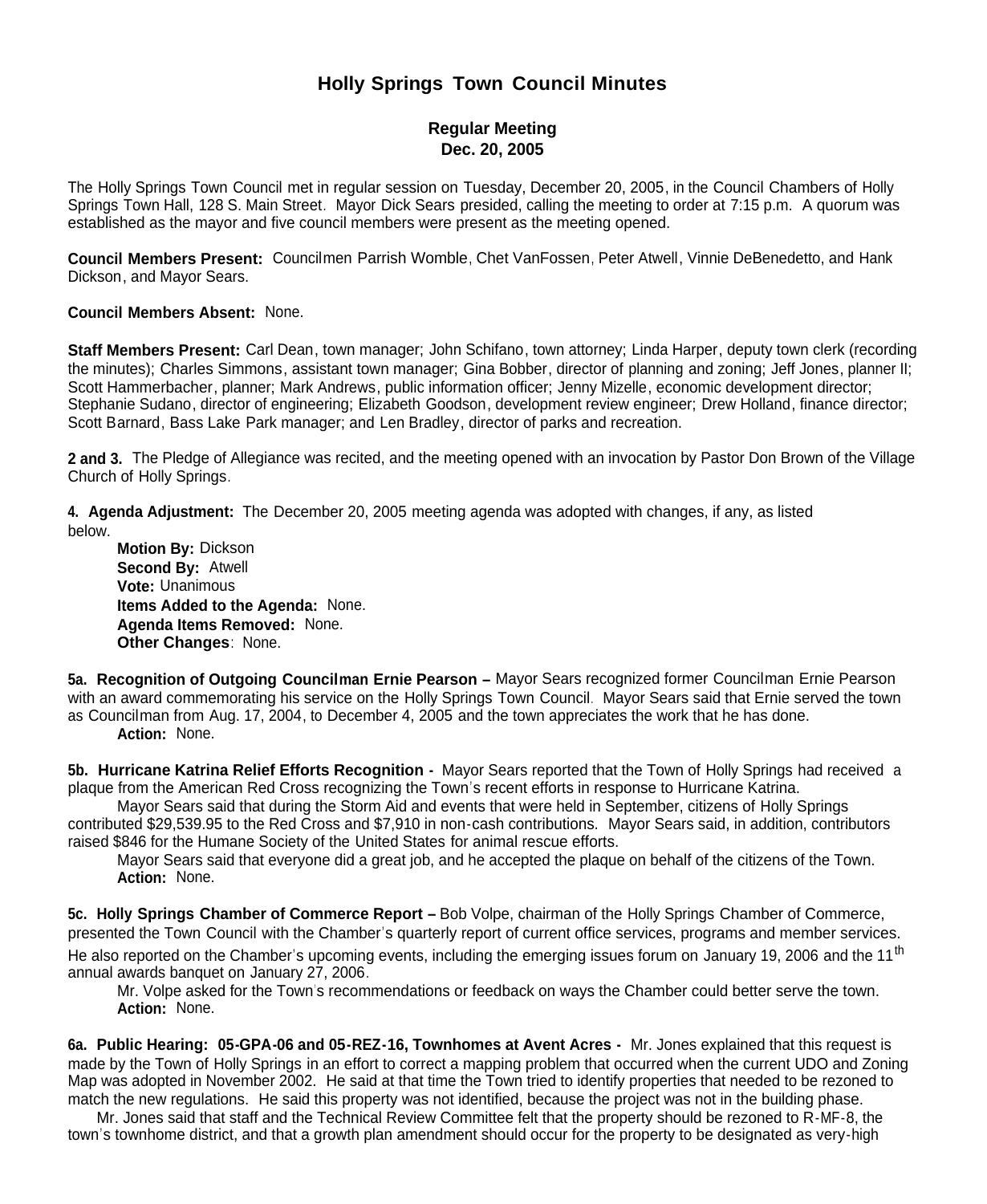density. He said that with this rezoning to the appropriate zoning district, in the event that any of these homes were ever destroyed, then the homes could be rebuilt.

Mr. Jones said both staff and the Planning Board recommend approval.

With that explanation completed, Mayor Sears opened the public hearing to accept input. The following comments were recorded: None.

There being no comments, the public hearing was closed.

**Action #1:** The Council approved a motion to approve an amendment to the Ten-Year Comprehensive Growth Plan 05-GPA-06 to change the future land use designation of 4.72 acres for The Townhomes at Avent Acres, Wake County Pin(s) 0649525357, 0649523925, 0649525616, 0649525451, 0649525264, 0649525717, 0649523853, 0649525536, 0649523847, 0649524814, 0649526100, 0649524992, 0649523928, 0649523931, 0649525710, 0649523860, 0649525532, 0649525445, 0649525529, 0649525360, 0649525267, 0649525364, 0649525804, 0649525438, 0649525271, 0649525029, 0649525723, 0649525160, 0649525623, 0649524898, 0649525811, and 0649524985, from medium-density to very high-density, as submitted by the Town of Holly Springs.

**Motion By:** Dickson **Second By:** Atwell **Vote:** Unanimous

**Action #2:** The Council approved a motion to approve Rezoning Petition #05-REZ-16 to change the zoning of 4.72 acres for The Townhomes at Avent Acres, Wake County Pin(s) 0649525357, 0649523925, 0649525616, 0649525451, 0649525264, 0649525717, 0649523853, 0649525536, 0649523847, 0649524814, 0649526100, 0649524992, 0649523928, 0649523931, 0649525710, 0649523860, 0649525532, 0649525445, 0649525529, 0649525360, 0649525267, 0649525364, 0649525804, 0649525438, 0649525271, 0649525029, 0649525723, 0649525160, 0649525623, 0649524898, 0649525811, and 0649524985 from R-10/R-20: Residential to R-MF-8: Residential Multifamily as submitted by Town of Holly Springs.

**Motion By:** Dickson **Second By:** Atwell **Vote:** Unanimous

**6b. Public Hearing: 05-SEU-14, Holly Ridge Middle School -** Mr. Hammerbacher said that the Town had received Special Use Exception application 05-SEU-14 from Wake County Public School System requesting that the Town allow a sixclassroom modular unit to be located at Holly Ridge Middle School, 900 Holly Springs Road. The unit would replace four individual classrooms, which were previously approved by the Council.

Mr. Hammerbacher said the proposed mobile unit would be located along the east side of the outdoor basketball courts adjacent to the Middle School.

Mr. Hammerbacher said both staff and the Planning Board recommend approval with conditions.

With that explanation completed, Mayor Sears opened the public hearing to accept sworn testimony and qualified evidence. The following testimony was recorded: None.

There being no testimony, the public hearing was closed.

**Action #1:** The Council approved a motion to make and accept the following findings of fact to be recorded in the minutes for Special Exception Use Petition 05-SEU-14 for Holly Ridge Middle School modular units as submitted by Gerald Core of the Wake County Public School System, titled Modular Classroom Buildings Holly Ridge Middle School, dated revised November 7, 2005.

- a. The proposed use will not be injurious to the public health, safety, comfort, community moral standards, convenience or general welfare;
- b. The proposed use will not injure or adversely affect the adjacent area;
- c. The proposed use will be consistent with the character of the district, land uses authorized therein, and the Town of Holly Springs Comprehensive Plan;
- d. The proposed use shall conform to all development standards of the applicable district (unless a waiver of such development standards is requested as part of the special exception use petition and approved as set forth above, in which case the proposed use shall conform to the terms and conditions of such waiver).
- e. Access drives or driveways are or will be sufficient in size and properly located to: ensure automotive and pedestrian safety and convenience, traffic flow as set forth in Section 7.09 – Pedestrian Circulation and Vehicular Area Design; and, control and access in case of fire or other emergency;
- f. Off-street parking areas, off-street loading areas, trash enclosures, trash pick-up and removal, and other service areas are located so as to be safe, convenient, allow for access in case of emergency, and to minimize economic, glare, odor, and other impacts on adjoining properties and properties in the general neighborhood;
- g. The lot, building or structure proposed for the use has adequate restroom facilities, cooking facilities, safety equipment (smoke alarms, floatation devices, etc.), or any other service or equipment necessary to provide for the needs of those persons whom may work at, visit or own property nearby to the proposed use;
- h. Utilities, schools, fire, police and other necessary public and private facilities and services will be adequate to handle the needs of the proposed use;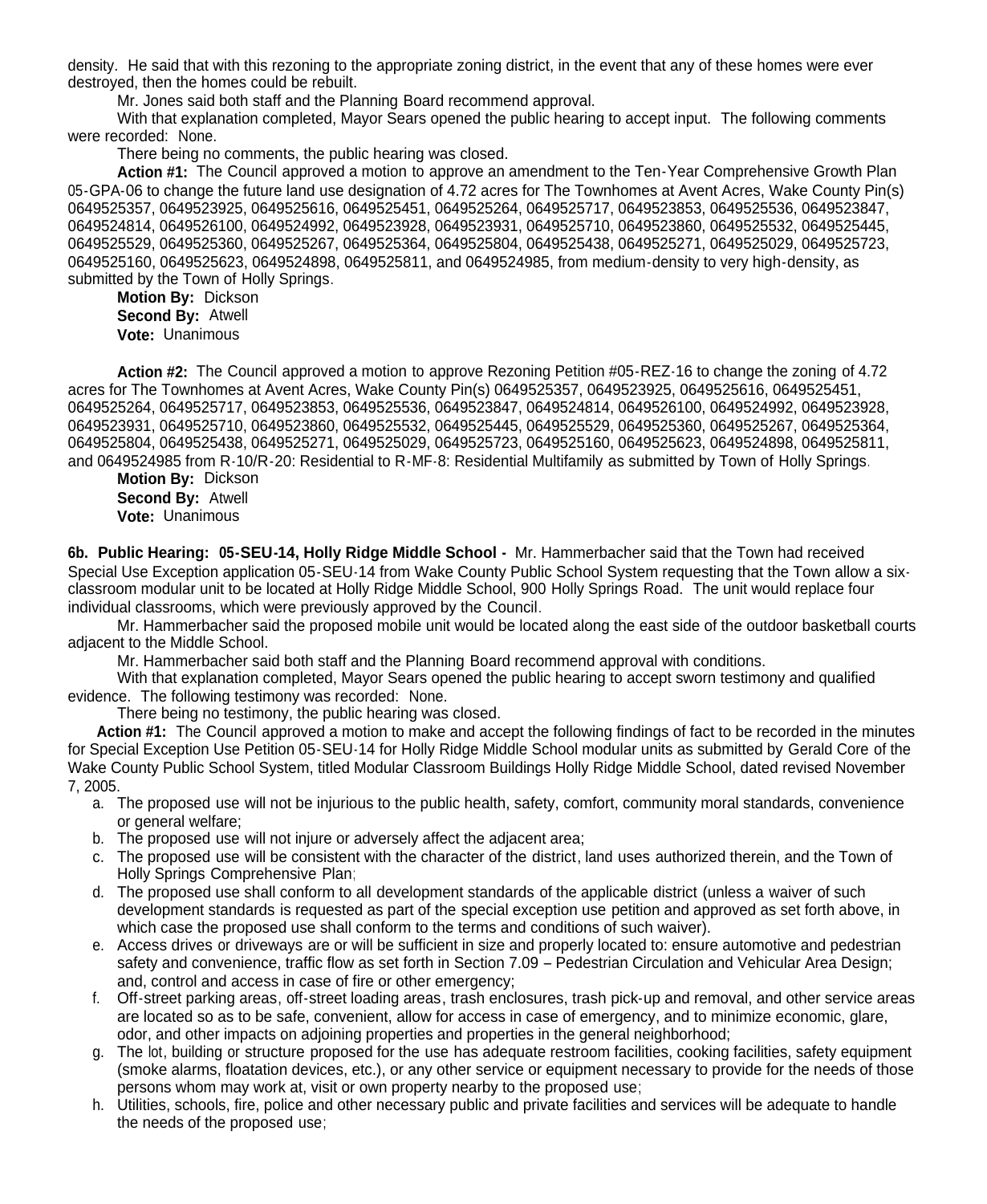- i. The location and arrangement of the use on the site, screening, buffering, landscaping, and pedestrian ways harmonize with adjoining properties and the general area and minimize adverse impacts; and,
- j. The type, size, and intensity of the proposed use (including but not limited to such considerations as the hours of operation and numbers of people who are likely to utilize or be attracted to the use) will not have significant adverse impacts on adjoining properties or the neighborhood.

**Motion by:** VanFossen **Second By:** Atwell **Vote:** Unanimous

*A copy of Special Exception Use application 05-SEU-14 entered into the record by the applicant and addressing the findings of facts is incorporated into these minutes as addendum pages.*

**Action #2:** Having made the findings of fact that the project meets the requirements to be granted a Special Exception Use, the Council approved a motion to approve Special Exception Use 05-SEU-14 for Holly Ridge Middle School Modular Units as submitted by Gerald Core of the Wake County Public School System, titled Modular Classroom Buildings Holly Ridge Middle School, revised November 7, 2005 with the following three conditions:

- 1. Prior to certificate of UDO compliance, the following must be completed:
	- a. All dead and missing landscaping is to be replaced and/or installed in accordance with the original approved plans.
- 2. The following item will need to be included with the 1<sup>st</sup> construction drawing submittal (later in the approval process): a. Due to the drainage pipe being relocated with this project, provide signed and sealed calculations and written explanation of the cubic feet per second of flow existing and the cubic feet per second of the post proposed flow.
- 3. The following item will need to be addressed prior to construction drawing approval: a. On previously approved Holly Ridge Elementary & Middle School Modular Units, there was a condition of approval about S&EC and stormwater issues for this site. Documentation that this has been satisfied must be received prior to construction drawing approval.

**Motion by:** VanFossen **Second By:** Womble **Vote:** Unanimous

The Council approved a motion to excuse Councilman VanFossen from the meeting at this time. **Motion by:** Atwell **Second By:** Dickson **Vote:** Unanimous

**6c. Public Hearing: 05-SEU-15, 1050 N. Main Street -** Mr. Hammerbacher said that the Town had received Special Exception Use application 05-SEU-15 for property located at 1050 N. Main Street. Mr. Hammerbacher said the application requests that the Town allow a full- service veterinary hospital in the the former Merita Bread facility. He said the hours of operation for the veterinary hospital would be Monday through Friday from 8:30 a.m. to 5:30 p.m., and the weekend hours would be from 8 a.m. to noon on Saturday only.

He said in the application's response to the findings of fact indicates that no more then two to three clients would be present at the facility at any given time.

Mr. Hammerbacher said staff and Planning Board recommend approval with conditions.

Councilman Dickson asked if the driveway to the adjacent property was still located on this site and was it being used by both property owners.

Ms. Sudano said that the driveway is a shared access for both properties.

With that explanation completed, Mayor Sears opened the public hearing to accept sworn testimony and qualified evidence. The following testimony was recorded: None.

There being no testimony, the public hearing was closed.

Councilmen Atwell and Dickson agreed that the site was a great location for a veterinary hospital and that it is good that businesses are staying within the Town.

**Action #1:** The Council approved a motion to make and accept the following findings of fact to be recorded in the minutes for Special Exception Use Petition 05-SEU-15 for Holly Springs Veterinary Hospital, located at 1050 N. Main St., as submitted by Patrick McCrory, DVM.

- a. The proposed use will not be injurious to the public health, safety, comfort, community moral standards, convenience or general welfare;
- b. The proposed use will not injure or adversely affect the adjacent area;
- c. The proposed use will be consistent with the character of the district, land uses authorized therein, and the Town of Holly Springs Comprehensive Plan;
- d. The proposed use shall conform to all development standards of the applicable district (unless a waiver of such development standards is requested as part of the special exception use petition and approved as set forth above, in which case the proposed use shall conform to the terms and conditions of such waiver).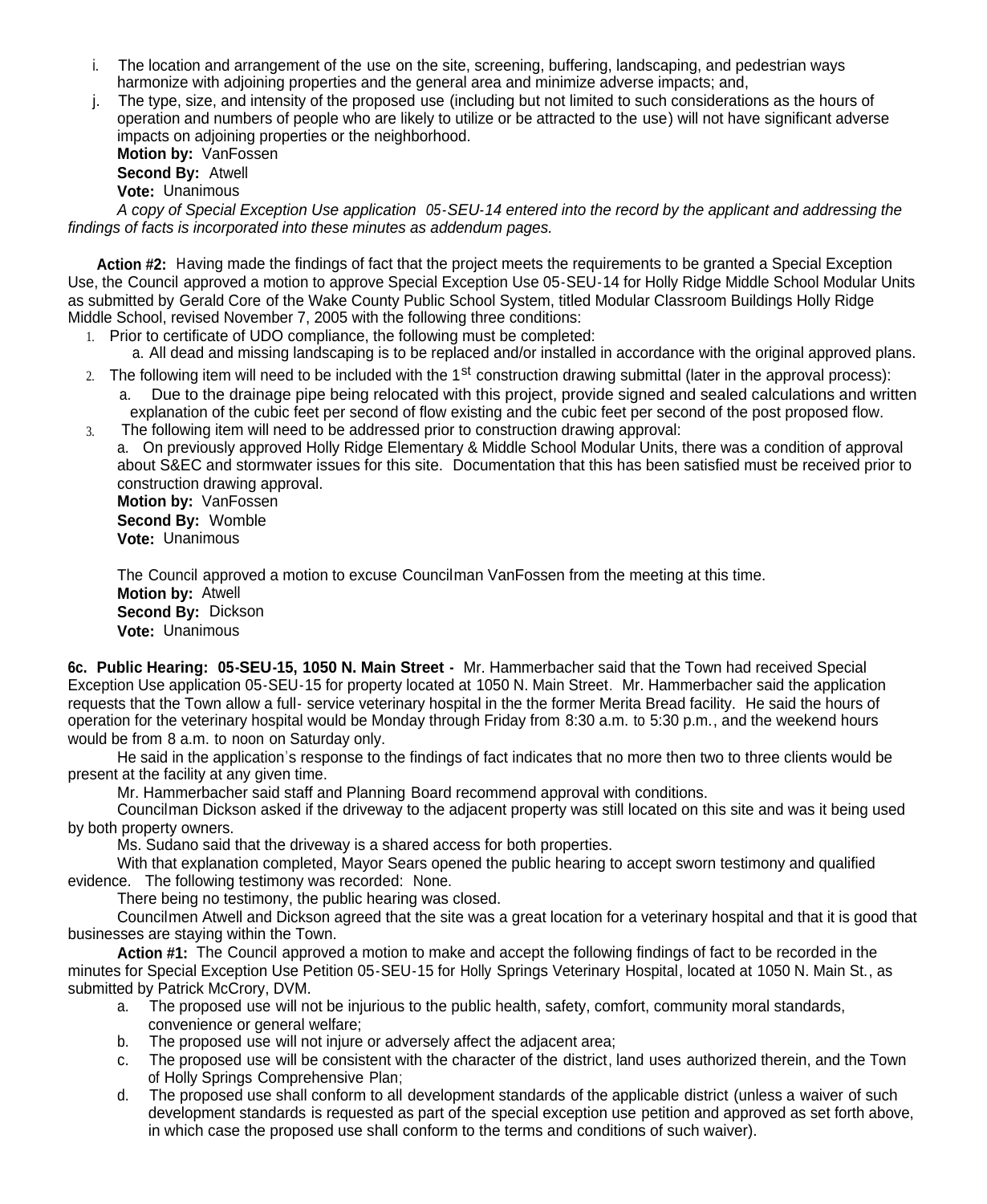- e. Access drives or driveways are or will be sufficient in size and properly located to: ensure automotive and pedestrian safety and convenience, traffic flow as set forth in Section 7.09 – Pedestrian Circulation and Vehicular Area Design; and, control and access in case of fire or other emergency;
- f. Off-street parking areas, off-street loading areas, trash enclosures, trash pick-up and removal, and other service areas are located so as to be safe, convenient, allow for access in case of emergency, and to minimize economic, glare, odor, and other impacts on adjoining properties and properties in the general neighborhood;
- g. The lot, building or structure proposed for the use has adequate restroom facilities, cooking facilities, safety equipment (smoke alarms, floatation devices, etc.), or any other service or equipment necessary to provide for the needs of those persons whom may work at, visit or own property nearby to the proposed use;
- h. Utilities, schools, fire, police and other necessary public and private facilities and services will be adequate to handle the needs of the proposed use;
- i. The location and arrangement of the use on the site, screening, buffering, landscaping, and pedestrian ways harmonize with adjoining properties and the general area and minimize adverse impacts; and,
- j. The type, size, and intensity of the proposed use (including but not limited to such considerations as the hours of operation and numbers of people who are likely to utilize or be attracted to the use) will not have significant adverse impacts on adjoining properties or the neighborhood.

**Motion by:** Womble **Second By:** Atwell

**Vote:** Unanimous

*A copy of Special Exception Use application 05-SEU-15 entered into the record by the applicant and addressing the findings of facts is incorporated into these minutes as addendum pages.*

**Action #2:** Having made findings of fact that the project meets the requirements to be granted a Special Exception Use, the Council approved a motion to approve Special Exception Use 05-SEU-15 for Holly Springs Veterinary Hospital, located at 1050 N. Main St., as submitted by Patrick McCrory, DVM, with the following condition:

1. A UDO permit for sign installation in addition to all other applicable permits will need to be secured prior to any sign installation.

**Motion by:** Atwell **Second By:** Dickson **Vote:** Unanimous

The Council approved a motion to readmit Councilman VanFossen back to the meeting at this time. **Motion by:** Atwell **Second By:** Dickson **Vote:** Unanimous

**6d. Public Hearing: 05-DP-09, Wildacre -** Mr. Hammerbacher said the Town had received development plan 05-DP-09 for Wildacre seeking approval of the subdivision of 417 acres into 1,107 residential lots. Mr. Hammerbacher said the development is broken down into 10 separate residential tracts, each tract with its own development standards, such as the lot sizes, setbacks, and the number of dwelling units.

Mr. Hammerbacher said the plan is proposing a total of 1,110 residential units, with 751 single-family detached lots and 359 attached units. He said the applicant would be required to submit a development plan and a public hearing held for the future 359 attached dwelling units, and a development plan for the future recreation site also would be required. He said the future multi-family dwelling units would be subject to R-MF-15 architectural standards.

Mr. Hammerbacher explained that the plan calls for 110 5,000-square-foot lots within an approximately 20-acre tract of the development, which accounts for ten percent of the overall lots. He said the average lot size within this tract would be approximately 5,700 square feet.

He said that a tract of 70 acres has a minimum lot size of 7,500 square feet while the average lot size within this tract is approximately 10,500 square feet with a total of 231 single-family detached lots.

The remaining single-family detached lots within the development would have a minimum lot size of 10,000 square feet or greater, and the average lot size for these tracts is 15,615 square feet with a total of 410 lots.

He said the plan notes that lots may be transferred from tract to tract, but the overall number of 5,000 square foot lots may not exceed ten percent of the overall development, and the total number of lots may not exceed 1,107.

Mr. Hammerbacher said that approximately 35 acres of the 417-acre development is within an area reserved by NCDOT for the future I-540 outer loop. He said the plan indicates that this area may be utilized as a temporary soccer field until construction of the eastern loop commences. The plan also indicates an approximately 70-acre tract to be utilized as open space located on the southwestern portion that may be dedicated to the Town as a public park.

Mr. Hammerbacher said staff and Planning Board recommend approval with conditions.

In discussion, Mr. Hammerbacher said the plan indicates that vinyl siding would not be permitted within the development. He said the plan also states that "mass grading and clear cutting within residential areas shall not cumulatively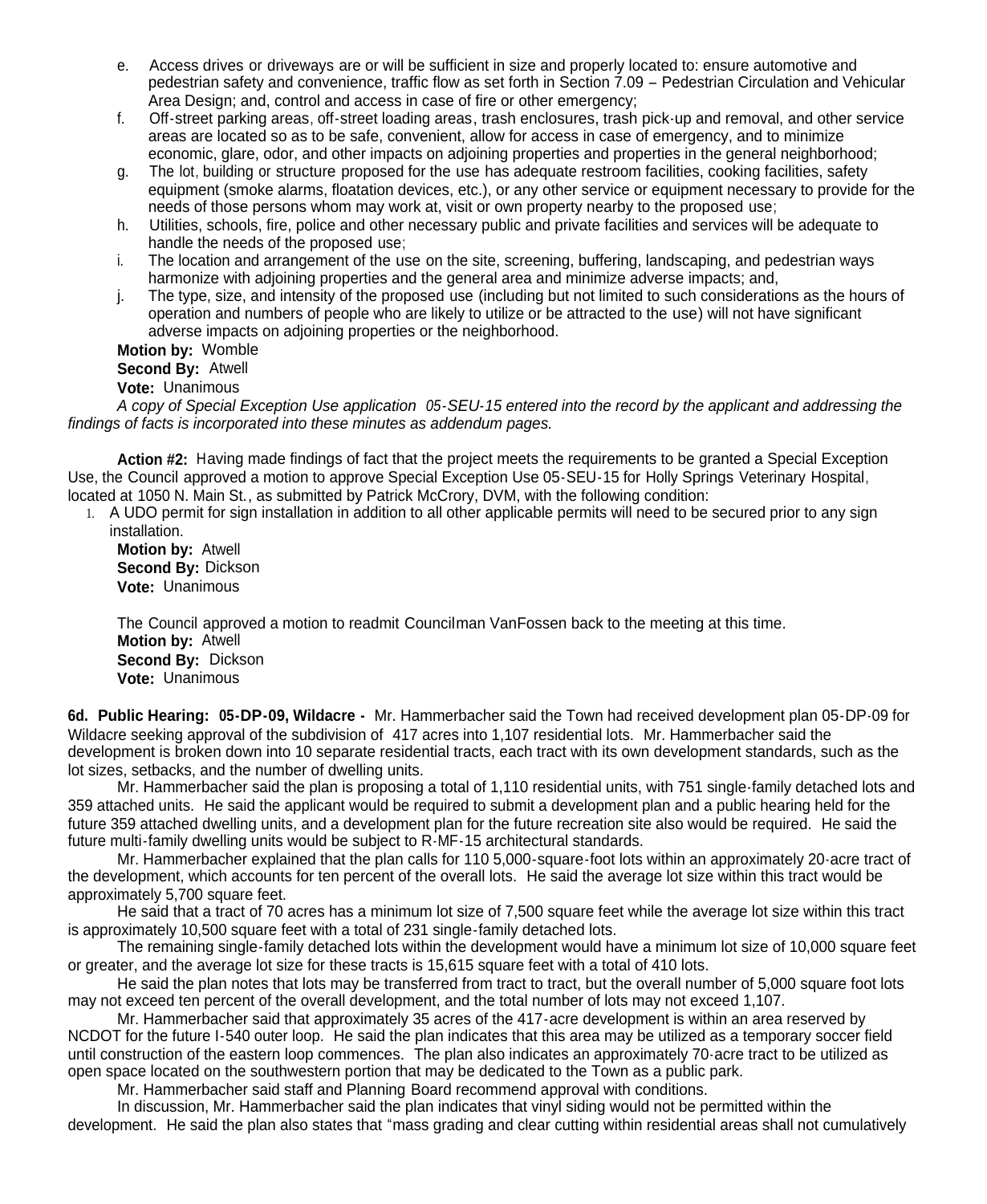exceed 35% of the total site area."

There was much discussion among the Council regarding mass grading and clear cutting and how much property was considered 35% of the total site area.

With that explanation completed, Mayor Sears opened the public hearing to accept input. The following comments were recorded:

Chuck Smith of Withers and Ravenel, 111 MacKena Drive, Cary – Mr. Smith clarified that the townhome area with 5,000-square-foot lots does not leave much room for trees, so mass grading would be necessary in those areas. He added that grading in those areas would damage root systems of the trees and would create a hazard of the trees falling on the houses.

Mr. Smith said that the engineer working on this project could monitor the clear-cutting of the development and submit a report of the percentages to town staff.

Karl Blackerly of 100 Weston Estates Way, Cary – Mr. Blackerly is the developer of Wildacre, and he assured the Council that he and the contractors would keep within the Town's guidelines and conditions that the Council sets forth. There being no further comments, the public hearing was closed.

After further discussion it was determined that the Council would add a phrase to both to the findings of fact condition #6 and to motion number #5 as 8., j., to read, "The proposed development is appropriate to the site and its surroundings, and the existing grading and vegetation will be preserved in keeping with building practices, and mass grading and clear cutting within residential areas shall not cumulatively exceed 35% of the total site area."

**Action #1:** The Council approved a motion to make and accept the following findings of fact to be recorded in the minutes for Development Plan Petition 05-DP-09 for Wildacre to allow for development incentives to be used in the R-10 residential zoning district as submitted by Withers & Ravenel, project number 204232, revised November 9, 2005.

- 1. The use of area properties will not be adversely affected.
- 2. The proposed development will be in compliance with the Minimum Development Requirements set forth in UDO Section 2.09, B.
- 3. The proposed development will be in compliance with the provisions of UDO Section 2.09, C., 1.
- 4. The proposed development will be in compliance with the Additional Development Requirements set forth in UDO Section 2.09, C., 2.
- 5. The proposed development will be in compliance with the applicable project open space requirements set forth in UDO Section 7.10 – Open Space Regulations of the UDO.
- *6. The proposed development is appropriate to the site and its surroundings and the existing grading and vegetation will be preserved in keeping with building practices and mass grading and clear cutting within residential areas shall not cumulatively exceed 35% of the total site area.*
- 7. The proposed development is consistent with the policy statements of the Comprehensive Plan.
- 8. The proposed development is consistent with the intent and purpose of this UDO.

**Motion by:** Atwell

**Second By:** VanFossen **Vote:** Unanimous

**Action #2:** Having made findings of fact that the project meets the requirements to be granted a waiver, the Council approved a motion to approve a Waiver of Regulations of UDO Section 2.04: R-10 Residential Districts to allow for the use of development incentives in the R-10 residential zoning district in conjunction with Development Plan Petition 05-DP-09 for Wildacre as submitted by Withers & Ravenel, project number 204232, revised November 9, 2005.

**Motion by:** Atwell **Second By:** Womble **Vote:** Unanimous

**Action #3:** The Council approved a motion to make and accept the following findings of fact to be recorded in the minutes for a waiver to allow lots 45 and 46 to front on three streets in association with Development Plan Petition 05-DP-09 for Wild Acre as submitted by Withers & Ravenel, project number 204232, revised November 9, 2005.

- 1. The granting of the *waiver* will not be detrimental to public safety, health or welfare or injurious to other property:
- 2. Conditions upon the request for a *waiver* are unique to the property for which a *waiver* is sought and are not applicable generally to other property:
- 3. Because of the particular physical surroundings, shape or topographical conditions of the specific property involved, a particular hardship to the owner would result, as distinguished from a mere inconvenience, if the strict letter of these regulations is not carried out:
- 4. The *waiver* will not contravene the provisions of this UDO or the *Comprehensive Plan*:
- 5. Where the *waiver* impacts on the design, construction or maintenance obligations of public facilities, that the appropriate public agency has reviewed and approved the proposed development in writing and the subdivider has submitted a copy of such approval:

**Motion by:** Dickson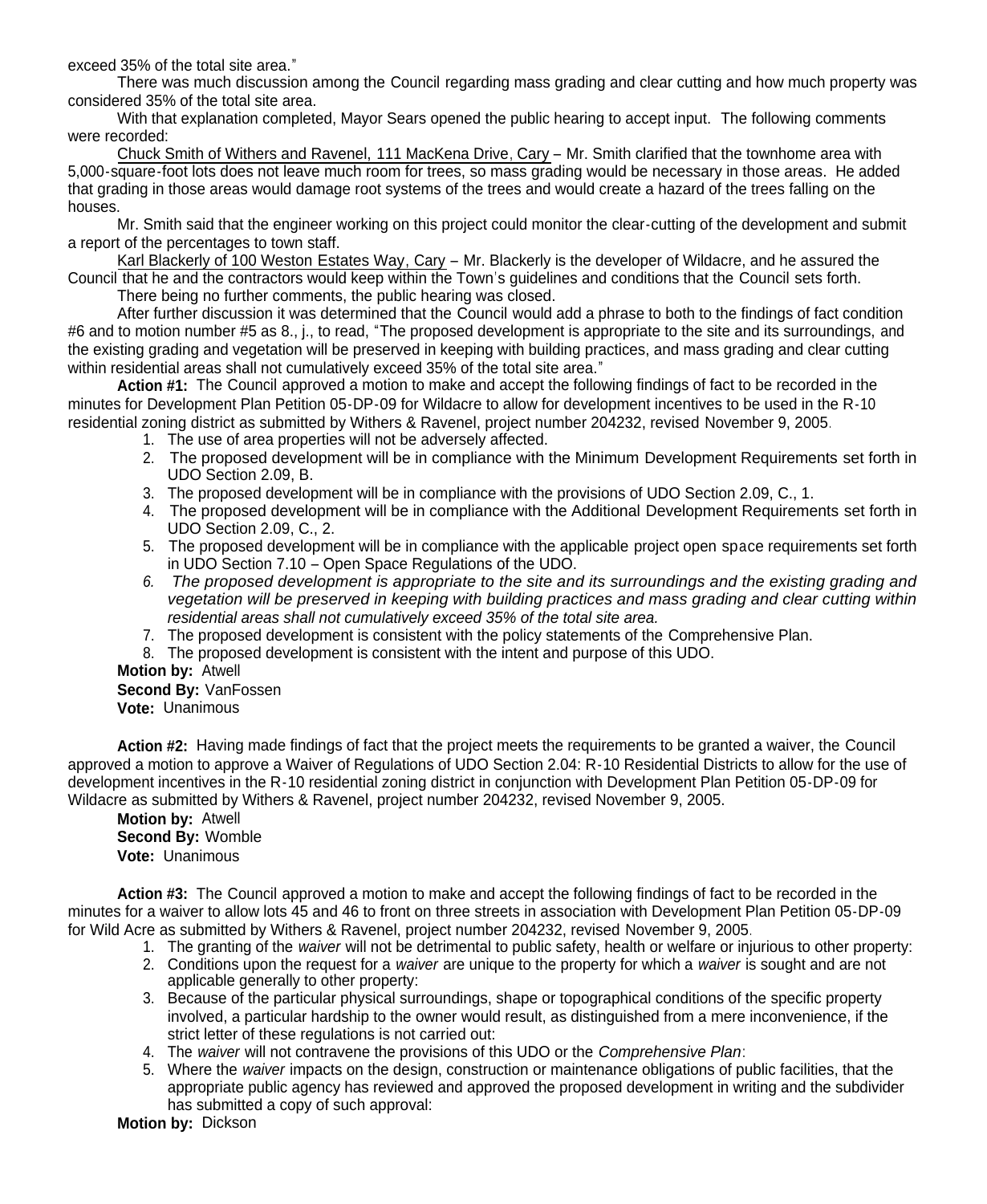**Second By:** Womble **Vote:** Unanimous

**Action #4:** Having made findings of fact that the Petition meets the requirements, the Council approved a motion to grant a Waiver of Regulations of UDO Section 7.06, A., 10., Lot Design and Public Place Reservation to allow lots 45 and 46 to front on three streets in association with Development Petition 05-DP-09, for Wild Acre as submitted by Withers & Ravenel, project number 204232, revised November 9, 2005.

**Motion by:** Dickson

**Second By:** Atwell **Vote:** Unanimous

**Action #5:** The Council approved a motion to approve Development Plan 05-DP-09 for Wildacre as submitted by Withers & Ravenel, project number 204232, dated revised November 9, 2005, with the following conditions:

- 1. A UDO permit for sign installation in addition to all other applicable permits will need to be secured prior to any sign installation.
- 2. Developer agreement between the developer and the Town will be prepared for this project. The developer agreement should follow the same schedule so that both are reviewed by the Town Council at the same time.
	- a. It is anticipated that there will be a developer agreement negotiated for the project that will possibly include a Middle Creek bridge connection downstream, upstream and off-site sewer lines, and off-site right of way acquisition to accomplish other entrance locations.
	- b. The following items should be provided for preparation of the agreement: Provide a development schedule identifying how phasing will occur and timing of when access points will be constructed.
	- c. The developer is to convey ±25 acres to the Town as specified, grade ±11 acres for athletic fields, grant greenway easements for  $\pm$  11,000 feet of trail and construct the greenway trail. The remaining  $\pm$  \$100,000 in fees will be used as contingency on the greenway construction. Specific details are to be worked out with the Director of Parks & Recreation.
- 3. Fee-in-lieu of downstream pump station upgrade will be required for this project.
- 4. The following items reflect information that has been provided to the Town as special studies associate with this project. This condition provides a status on the information provided as well as any additional information needed at this time. The final results of these studies may result in additional plan approval conditions and/or clarification to be added prior to Town Council action.
	- a. The TIA for this project has been received by the Town and is currently under review.
	- b. The hydraulic analysis has been received by the Town and is under review.
	- c. The sewer report has been received by the Town and is under review:
		- i. A sealed sewer report will need to be provided that uses the interceptor sewer flow information (field collected) that was provided to the applicant on 10/24/05 as a baseline to confirm line size capacities.
		- ii. Taking the Turner Road Pump Station off-line should be evaluated with the sewer report.
- 5. This lot layout is approved with the understanding that coordination with Progress Energy will be made to relocate the transmission lines. If lot or street layout is affected by this relocation an amendment will be required.
- 6. The temporary pump station as shown on the plans (Lot 52 in Tract A) only be used if gravity sewer service is not achieved via the developer agreement.
- 7. Prior to final plat, the following must be completed:
	- a. Payment of fees-in-lieu of land dedication in the amount of \$874/unit.
	- b. Covenants shall be submitted which document the maintenance of all required landscape buffers and open space.
	- c. The developer will meet with Planning & Zoning staff to ensure that the provisions of §2.09, 2., d., (2), (b), (i) Interior Streetscapes of the UDO, for the establishment of a variable building line are provided for on the plat.
- 8. The following items are to be included with  $1<sup>st</sup>$  construction drawing submittal (later in the approval process):
	- a. Provide supporting calculations for drainage.
	- b. Verify amount of environmental impacts and if an Individual Permit (IP) will be required. Also, provide information for when the IP will be secured. Per discussion in developer's conference, this will need to be secured before approval of first set of construction drawings.
	- c. Field location of tiger salamander breeding pool #9 and shown in the Goldstein Study will need to be shown on construction drawings as well as notes reflecting Goldstein Study recommendations stated in the August 10, 2000 report (Section 4, number 2 & 3).
	- d. A public access will need to be provided via the future townhome site to the Stephenson Property. Public right of way stub to the McQueen property will also be required with Tract H submittal.
	- e. NCDWQ letter dated 9/9/2005 indicates salamander larvae present in feature A. Due to the sensitive Eastern Tiger Salamander habitat area located adjacent to the project, please verify genus and species of salamanders present in the site to see whether or not the habitat area needs to be expanded.
	- f. Public easement will be required for water line along Heritage Meadows Lane.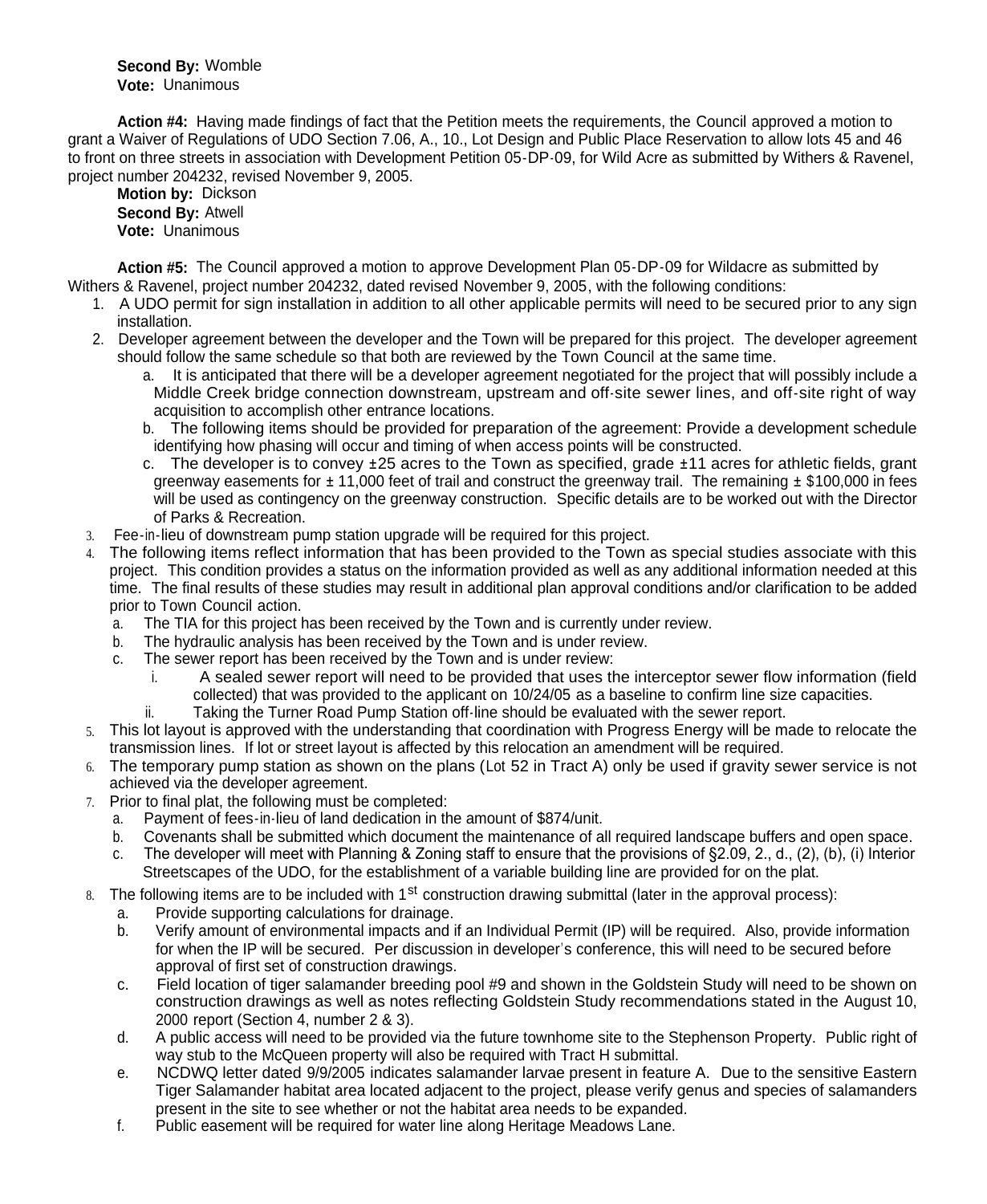- g. Confirm that the ability to use the private access easement for the development of Tract K. Provide documentation to verify this with 1<sup>st</sup> construction drawing submittal.
- h. A preliminary flood study has been reviewed by the Town and comments forwarded to the applicant. An updated flood study will need to be submitted reflecting updated field surveyed data and addressing comments made during flood study review.
- i. Provide documentation of all required offsite sewer easements.
- *j. The proposed development is appropriate to the site and its surroundings and the existing grading and vegetation will be preserved in keeping with building practices and mass grading and clear cutting within residential areas shall not cumulatively exceed 35% of the total site area."*

**Motion by:** VanFossen **Second By:** Womble **Vote:** Unanimous

**6e. Public Hearing: Annexation Ordinance A05-17 –** Mr. Jones explained that the Town has received a petition for voluntary annexation of 367.49 acres located along Sunset Lake Road. He said the petition meets all the statutory requirements for annexation.

With that explanation completed, Mayor Sears opened the public hearing to accept input. The following comments were recorded: None.

There being no comments, the public hearing was closed.

**Action:** The Council approved a motion to adopt Annexation Ordinance A05-17 annexing 367.69 acres owned by Holly Springs Investors, LLC, and more particularly described as Wake County PIN(s): 0750-40-7764; 0750-05-0386; 0659-48- 4201; 0659-68-4048; 0659-69-8180; 0659-79-9030; 0659-78-8047; 0659-87-5798; 0659-89-6136; 0659-58-7662; 0659-59- 4355; 0659-58-4670; 0759-58-2742; 0750-50-6300; 0659-59-0061, into the corporate limits of the Town of Holly Springs.

**Motion by:** VanFossen **Second By:** Atwell **Vote:** Unanimous

*A copy of Annexation Ordinance A05-17 is incorporated into these minutes as addendum pages.*

Councilman VanFossen asked town staff, regarding the Wildacre development plan, if a traffic study for Sunset Lake Road would be completed and would Sunset Lake Road be widened along with the development.

Ms. Sudano reviewed with the Council members the street connection from Wildacre to Sunset Ridge, and the developer is to install turning lanes on Sunset Lake Road as indicated on the plan.

**6f. Public Hearing: Annexation Ordinance A05-18 –** Mr. Jones explained that the Town has received a petition for voluntary annexation of 15.995 acres being developed as Phase 7b of Sunset Ridge, PUD II. The petition meets all the statutory requirements for annexation.

With that explanation completed, Mayor Sears opened the public hearing to accept input. The following comments were recorded: None.

There being no comments, the public hearing was closed.

**Action:** The Council approved a motion to adopt Annexation Ordinance A05-18 annexing 15.995 acres owned by Sunset Forest, LLC, and more particularly described as Wake County PIN: 0659.01-27-3007, into the corporate limits of the Town of Holly Springs.

**Motion by:** Womble **Second By:** Dickson **Vote:** Unanimous

*A copy of Annexation Ordinance A05-18 is incorporated into these minutes as addendum pages.*

**7. Consent Agenda:** All items on the Consent Agenda were approved following a motion by Councilman Dickson, a second by Councilman Atwell and a unanimous vote. The following actions were affected:

6a. Minutes - The Council approved the minutes of the Council's regular meeting held on Nov. 15, 2005.

6b. Parks and Recreation Advisory Committee Appointment – The Council appointed Wanda Holloway, 216 Round About Road, to the Parks and Recreation Advisory Committee to fill a vacancy and serve the term which expires June 30, 2007.

6c. Set Special Town Council Meeting - Friday, Dec. 30, 2005 – The Council set a special meeting for noon Friday, Dec. 30, 2005, for the purpose of holding a public hearing on financing of the cultural center project and authorizing application to the Local Government Commission..

6d. Budget Amendment, \$40,000 – The Council adopted an amendment to the FY 2005-06 budget in the amount of \$40,000 to pay for meter change-out in the Sunset Ridge area. *A copy of the budget amendment is incorporated into these minutes as an addendum page.*

**8a. Bass Lake Retreat Center Rental Fee Packages –** Mr. Barnard asked the Council to approve rental fees for weddings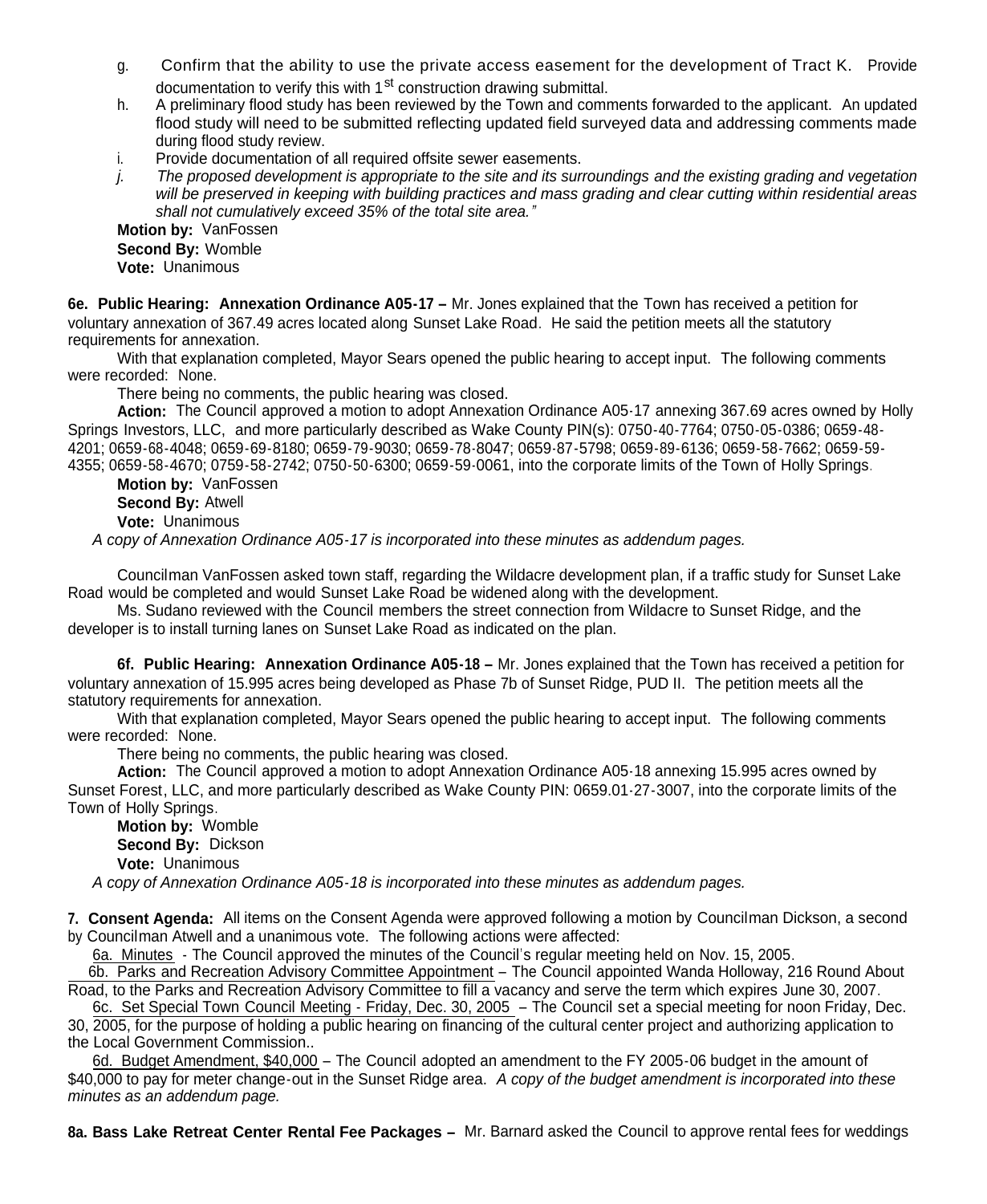and business meeting packages at the Bass Lake Retreat Center.

Mr. Barnard said that most weddings occur on weekends with users renting the center on Friday for 3+ hours for rehearsal and again on Saturday for 3+ hours for the wedding. He said that due to the facility's being available for rental the remaining hours of the weekend by other parties, decorations and any rented equipment must be removed, room setup changed, cleanup performed, etc. for each activity or rental. He said complications also occur when users go over their allotted time by arriving or staying later than the contracted rental time.

Mr. Barnard explained that with the proposed Rehearsal/Wedding Weekend Package clients pay a flat fee, room deposit, alcohol deposit if served, and an after-hours fee if applicable. The flat fee includes the use of the conference room, deck, kitchen, and audio/visual equipment. He said the fee includes the setup and take-down of the conference room for the rehearsal dinner and reception using the center's tables and chairs. The center's tables and chairs are not available for use on the deck. He said the clients may provide tables and chairs obtained from an outside source for use on the deck, but staff is not responsible for the setup and take-down. He said the rental time would start at noon on Friday and end at noon on Sunday. The fee for residents would be \$1,000 and for non-residents, \$1,200.

Mr. Barnard explained the second part of the request is for business meetings. He said business groups currently renting the Bass Lake Retreat Center during weekday hours pay the same rental rate as groups booking the facility at nights and on weekends. He said to accommodate local businesses, increase usage of the facility during the work week, and to generate more revenue during business hours, staff is proposing a Bass Lake Business Meeting package.

He said the package would include the setup and use of the conference room and audiovisual equipment from 8 a.m. to 5:00 pm, Monday through Friday. The fee would be \$150 per day for residents and \$180 per day for non-residents. The business package would be available only during the days and hours specified, no nights, weekends or holidays.

The Council expressed that Mr. Barnard was doing a great job with the Bass Lake Retreat Center and with coming up with new ideas to increase the Town's revenue.

Councilman DeBenedetto asked if the fees the Bass Lake Retreat Center receives thoughout the year make the Center self-sufficient.

Mr. Barnard said he is not sure that the Center is at the point of self-sufficiency.

**Action:** The Council approved a motion to approve the Weekend Rehearsal/Wedding and Weekday Business Meeting rental packages for Bass Lake Retreat Center.

**Motion By:** Dickson **Second By:** VanFossen **Vote:** Unanimous

**8b. General Obligation Refunding Bonds -** Mr. Holland explained to the Council that his office is recommending that the Council introduce and adopt a Bond Order authorizing the issuance of General Obligation Refunding Bonds of the Town of Holly Springs in an aggregate principal amount of up to \$3,200,000 for the purpose of refunding previously-issued GO Bonds, Series 1991, 1994 and 1997.

Mr. Holland asked the Council to consider adopting Resolution 05-56 setting a public hearing on the Bond Order and directing publication of the Bond Order for up to \$3,200,000 GO Refunding Bonds and giving notice of the public hearing.

**Action #1:** The Council approved a motion to adopt on first reading a BOND ORDER AUTHORIZING THE ISSUANCE OF GENERAL OBLIGATION REFUNDING BONDS OF THE TOWN OF HOLLY SPRINGS IN AN AGGREGATE PRINCIPAL AMOUNT OF UP TO \$3,200,000 FOR THE PURPOSE OF REFUNDING PREVIOUSLY ISSUED GENERAL OBLIGATION BONDS, SERIES 1991, 1994 AND 1997. Councilman Atwell moved to approve and Councilman Dickson seconded the motion. The vote upon the final passage of said order was:

**Ayes:** 5 **Nays:** -0- **Not Voting**: -0-

Mayor Sears announced that the order titled, "BOND ORDER AUTHORIZING THE ISSUANCE OF GENERAL OBLIGATION REFUNDING BONDS OF THE TOWN OF HOLLY SPRINGS IN AN AGGREGATE PRINCIPAL AMOUNT OF UP TO \$3,200,000 FOR THE PURPOSE OF REFUNDING PREVIOUSLY ISSUED GENERAL OBLIGATION BONDS, SERIES 1991, 1994 AND 1997," had been adopted.

**Action #2:** Thereupon Mayor Sears introduced Resolution 05-56, a copy of which had been provided to each Council Member and which was read by its title and, upon motion of Council Member Atwell, seconded by Council Member Dickson, Resolution 05-56 as printed below and titled, "RESOLUTION PROVIDING FOR PUBLIC HEARING ON BOND ORDER FOR UP TO \$3,200,000 GENERAL OBLIGATION REFUNDING BONDS AND PUBLICATION OF BOND ORDER AND NOTICE OF HEARING AND OTHER ACTION" was passed by the following vote:

**Ayes:** 5 **Noes:** 0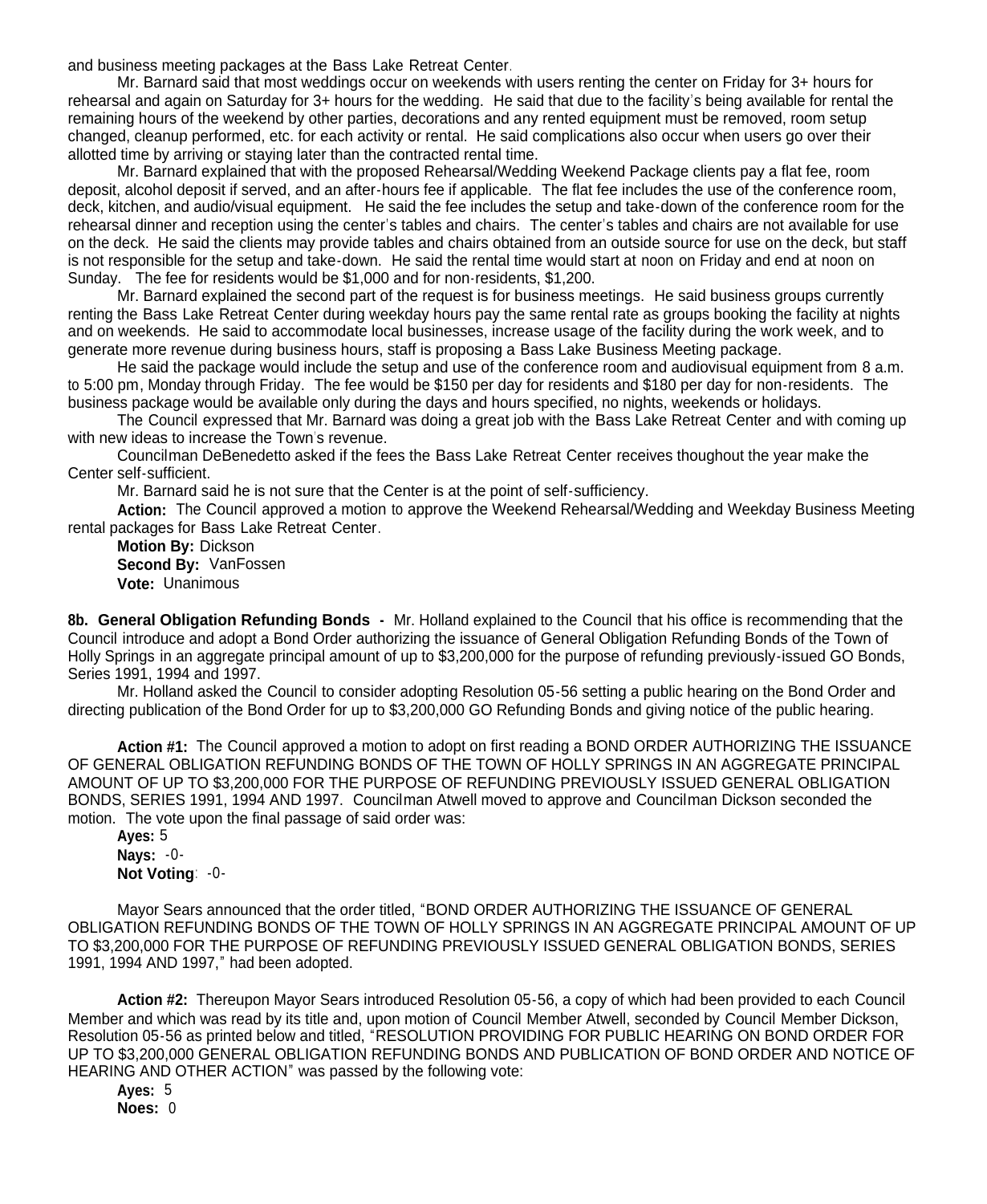### **RESOLUTION PROVIDING FOR PUBLIC HEARING ON BOND ORDER FOR UP TO \$3,200,000 GENERAL OBLIGATION REFUNDING BONDS AND PUBLICATION OF BOND ORDER AND NOTICE OF HEARING AND OTHER ACTION**

**WHEREAS,** There has been introduced to the Town Council of the Town of Holly Springs a Bond Order entitled, "BOND ORDER AUTHORIZING THE ISSUANCE OF GENERAL OBLIGATION REFUNDING BONDS OF THE TOWN OF HOLLY SPRINGS IN AN AGGREGATE PRINCIPAL AMOUNT OF UP TO \$3,200,000 FOR THE PURPOSE OF REFUNDING PREVIOUSLY ISSUED GENERAL OBLIGATION BONDS, SERIES 1991, 1994 AND 1997; and,

**WHEREAS,** G.S. § 159-54 provides there shall be a public hearing on each Bond Order and G.S. § 159-56 provides for publication of the Bond Order and notice of the hearing;

**NOW THEREFORE**, the Town Council of the Town of Holly Springs, meeting in regular session at Holly Springs, North Carolina, on December 20, 2005, does the following:

## **BE IT RESOLVED BY THE TOWN COUNCIL FOR THE TOWN OF HOLLY SPRINGS:**

1. A public hearing on the Bond Order shall be held on January 3, 2006, at 7:00 p.m. in the Town Council Chambers of the Holly Springs Town Hall, 128 South Main Street, Holly Springs, North Carolina 27540.

2. The Town Clerk shall cause the Bond Order, with a statement appended in form described by G.S. § 159-56, to be published in the *Fuquay-Varina Independent* or other appropriate newspaper one time not less than six days prior to such hearing date, and all such acts heretofore taken by Town representatives to accomplish such publication are hereby approved and ratified.

3. The Finance Officer is hereby designated to file the statement of debt required by G.S.§159-55.

4. The completed form of application to the Local Government Commission with respect to the proposed bonds is hereby approved.

5. This resolution shall take effect immediately.

Adopted this, the  $20<sup>th</sup>$  day of December, 2005.

*A copy of the Bond Order and Resolution 05-56 are incorporated into these minutes as addendum pages.*

**9. Public Comment:** At this time, an opportunity was provided for members of the audience who had registered to speak to address the Council on any variety of topics not listed on the night's agenda. None.

### **10. Other Business:** None.

**11. Manager's Report:** Mr. Dean reported that Adam Lindsey, the town's project analyst will be leaving the Town to work with Rockingham County. Mr. Dean said that Joni Powell and Barb Koblich did a good job on the parade.

Councilman Womble requested that public safety officers on patrol notify the public works department of any Christmas lights that are not working. Mr. Womble reported that the Christmas lights from Hickory Street to Maple Street are not working and asked staff to report it to public works.

Mayor Sears thanked Joni Powell for her hard work and great job regarding the Mayors Association Christmas party. He said that he has received many positive responses from the other towns that attended.

**12. Closed Session -** The Council approved a motion to enter into Closed Session,

pursuant to G.S. 143-318.11(a)(4) to discuss an economic incentive opportunity with a new business.

**Motion By:** Atwell **Second By:** Womble **Vote:** Unanimous

### **General Account of Closed Session – Dec. 20, 2005**

In Closed Session, Mr. Dean updated the Council on the status of a potential new business. No action was taken by the Town Council.

**-- End General Account**

**Action:** The Council approved a motion to return to Open Session. **Motion By:** Dickson